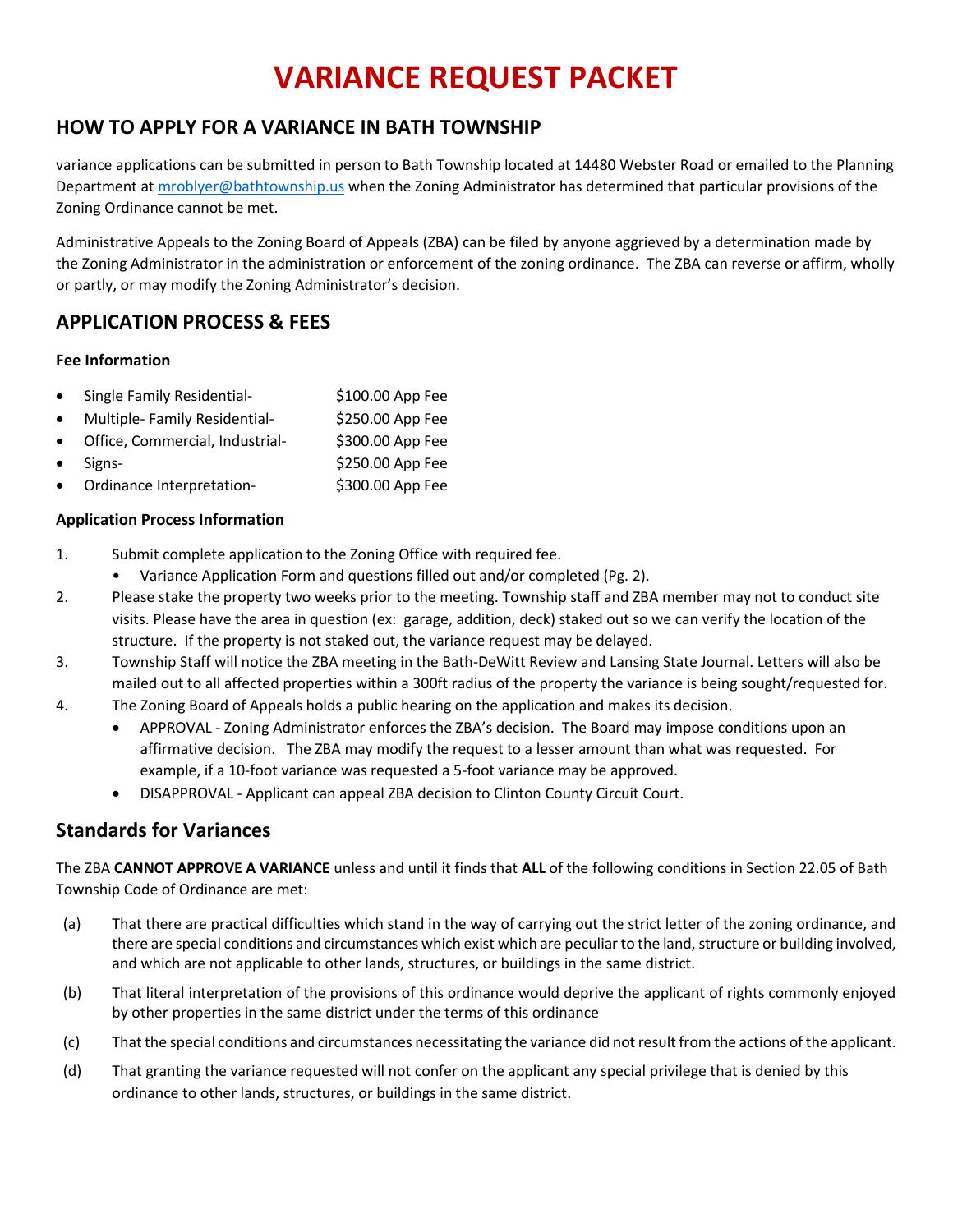## **QUESTIONS FOR APPLICANT**

#### **See page 3 & 4 for help responding to the four variance standards**

- (a) That there are practical difficulties which stand in the way of carrying out the strict letter of the zoning ordinance, and there are special conditions and circumstances which exist which are peculiar to the land, structure or building involved, and which are not applicable to other lands, structures, or buildings in the same district.
- (1) Practical Difficulty: A practical difficulty exists on the subject site (such as exceptional narrowness, shallowness, shape or area; presence of floodplains; exceptional topographic conditions) and strict compliance with the Zoning Ordinance standards would unreasonably prevent the owner from using the subject site for a permitted use or would render conformity unnecessarily burdensome. Economic hardship or optimum profit are not considerations for practical difficulty.

\_\_\_\_\_\_\_\_\_\_\_\_\_\_\_\_\_\_\_\_\_\_\_\_\_\_\_\_\_\_\_\_\_\_\_\_\_\_\_\_\_\_\_\_\_\_\_\_\_\_\_\_\_\_\_\_\_\_\_\_\_\_\_\_\_\_\_\_\_\_\_\_\_\_\_\_\_\_\_\_\_\_\_\_\_\_\_\_\_\_\_\_\_\_\_\_ \_\_\_\_\_\_\_\_\_\_\_\_\_\_\_\_\_\_\_\_\_\_\_\_\_\_\_\_\_\_\_\_\_\_\_\_\_\_\_\_\_\_\_\_\_\_\_\_\_\_\_\_\_\_\_\_\_\_\_\_\_\_\_\_\_\_\_\_\_\_\_\_\_\_\_\_\_\_\_\_\_\_\_\_\_\_\_\_\_\_\_\_\_\_\_\_  $\_$  ,  $\_$  ,  $\_$  ,  $\_$  ,  $\_$  ,  $\_$  ,  $\_$  ,  $\_$  ,  $\_$  ,  $\_$  ,  $\_$  ,  $\_$  ,  $\_$  ,  $\_$  ,  $\_$  ,  $\_$  ,  $\_$  ,  $\_$  ,  $\_$  ,  $\_$  ,  $\_$  ,  $\_$  ,  $\_$  ,  $\_$  ,  $\_$  ,  $\_$  ,  $\_$  ,  $\_$  ,  $\_$  ,  $\_$  ,  $\_$  ,  $\_$  ,  $\_$  ,  $\_$  ,  $\_$  ,  $\_$  ,  $\_$  , \_\_\_\_\_\_\_\_\_\_\_\_\_\_\_\_\_\_\_\_\_\_\_\_\_\_\_\_\_\_\_\_\_\_\_\_\_\_\_\_\_\_\_\_\_\_\_\_\_\_\_\_\_\_\_\_\_\_\_\_\_\_\_\_\_\_\_\_\_\_\_\_\_\_\_\_\_\_\_\_\_\_\_\_\_\_\_\_\_\_\_\_\_\_\_\_

- (b) That literal interpretation of the provisions of this ordinance would deprive the applicant of rights commonly enjoyed by other properties in the same district under the terms of this ordinance
- (2) Which literal interpretations of the provisions of this Ordinance would deprive the applicant of rights commonly enjoyed by other properties in the same district under the terms of this Ordinance?

\_\_\_\_\_\_\_\_\_\_\_\_\_\_\_\_\_\_\_\_\_\_\_\_\_\_\_\_\_\_\_\_\_\_\_\_\_\_\_\_\_\_\_\_\_\_\_\_\_\_\_\_\_\_\_\_\_\_\_\_\_\_\_\_\_\_\_\_\_\_\_\_\_\_\_\_\_\_\_\_\_\_\_\_\_\_\_\_\_\_\_\_\_\_\_\_  $\overline{\phantom{a}}$  , and the contribution of the contribution of the contribution of the contribution of the contribution of the contribution of the contribution of the contribution of the contribution of the contribution of the \_\_\_\_\_\_\_\_\_\_\_\_\_\_\_\_\_\_\_\_\_\_\_\_\_\_\_\_\_\_\_\_\_\_\_\_\_\_\_\_\_\_\_\_\_\_\_\_\_\_\_\_\_\_\_\_\_\_\_\_\_\_\_\_\_\_\_\_\_\_\_\_\_\_\_\_\_\_\_\_\_\_\_\_\_\_\_\_\_\_\_\_\_\_\_\_  $\_$  ,  $\_$  ,  $\_$  ,  $\_$  ,  $\_$  ,  $\_$  ,  $\_$  ,  $\_$  ,  $\_$  ,  $\_$  ,  $\_$  ,  $\_$  ,  $\_$  ,  $\_$  ,  $\_$  ,  $\_$  ,  $\_$  ,  $\_$  ,  $\_$  ,  $\_$  ,  $\_$  ,  $\_$  ,  $\_$  ,  $\_$  ,  $\_$  ,  $\_$  ,  $\_$  ,  $\_$  ,  $\_$  ,  $\_$  ,  $\_$  ,  $\_$  ,  $\_$  ,  $\_$  ,  $\_$  ,  $\_$  ,  $\_$  ,

- (c) That the special conditions and circumstances necessitating the variance did not result from the actions of the applicant.
- (3) Not Self-Created: Can you affirm that the hardship described above was not created by an action of anyone having an interest in the property after the Zoning Ordinance or applicable part thereof became law? Yes \_\_\_\_ No\_\_\_\_\_\_. If "no" explain why the hardship should not be regarded as self-imposed (self-imposed hardships are not entitled to a variance).

\_\_\_\_\_\_\_\_\_\_\_\_\_\_\_\_\_\_\_\_\_\_\_\_\_\_\_\_\_\_\_\_\_\_\_\_\_\_\_\_\_\_\_\_\_\_\_\_\_\_\_\_\_\_\_\_\_\_\_\_\_\_\_\_\_\_\_\_\_\_\_\_\_\_\_\_\_\_\_\_\_\_\_\_\_\_\_\_\_\_\_\_\_\_\_\_ \_\_\_\_\_\_\_\_\_\_\_\_\_\_\_\_\_\_\_\_\_\_\_\_\_\_\_\_\_\_\_\_\_\_\_\_\_\_\_\_\_\_\_\_\_\_\_\_\_\_\_\_\_\_\_\_\_\_\_\_\_\_\_\_\_\_\_\_\_\_\_\_\_\_\_\_\_\_\_\_\_\_\_\_\_\_\_\_\_\_\_\_\_\_\_\_  $\_$  ,  $\_$  ,  $\_$  ,  $\_$  ,  $\_$  ,  $\_$  ,  $\_$  ,  $\_$  ,  $\_$  ,  $\_$  ,  $\_$  ,  $\_$  ,  $\_$  ,  $\_$  ,  $\_$  ,  $\_$  ,  $\_$  ,  $\_$  ,  $\_$  ,  $\_$  ,  $\_$  ,  $\_$  ,  $\_$  ,  $\_$  ,  $\_$  ,  $\_$  ,  $\_$  ,  $\_$  ,  $\_$  ,  $\_$  ,  $\_$  ,  $\_$  ,  $\_$  ,  $\_$  ,  $\_$  ,  $\_$  ,  $\_$  , \_\_\_\_\_\_\_\_\_\_\_\_\_\_\_\_\_\_\_\_\_\_\_\_\_\_\_\_\_\_\_\_\_\_\_\_\_\_\_\_\_\_\_\_\_\_\_\_\_\_\_\_\_\_\_\_\_\_\_\_\_\_\_\_\_\_\_\_\_\_\_\_\_\_\_\_\_\_\_\_\_\_\_\_\_\_\_\_\_\_\_\_\_\_\_\_

- (d) That granting the variance requested will not confer on the applicant any special privilege that is denied by this ordinance to other lands, structures, or buildings in the same district.
- (4) The requested variance will not grant special privileges that are denied other properties similarly situated and in the same zoning district. Will granting the variance give the applicant any special privilege that is denied by the Zoning Ordinance to owners of other lands, structures, or buildings in the same zoning district? Please explain.

 $\_$  ,  $\_$  ,  $\_$  ,  $\_$  ,  $\_$  ,  $\_$  ,  $\_$  ,  $\_$  ,  $\_$  ,  $\_$  ,  $\_$  ,  $\_$  ,  $\_$  ,  $\_$  ,  $\_$  ,  $\_$  ,  $\_$  ,  $\_$  ,  $\_$  ,  $\_$  ,  $\_$  ,  $\_$  ,  $\_$  ,  $\_$  ,  $\_$  ,  $\_$  ,  $\_$  ,  $\_$  ,  $\_$  ,  $\_$  ,  $\_$  ,  $\_$  ,  $\_$  ,  $\_$  ,  $\_$  ,  $\_$  ,  $\_$  , \_\_\_\_\_\_\_\_\_\_\_\_\_\_\_\_\_\_\_\_\_\_\_\_\_\_\_\_\_\_\_\_\_\_\_\_\_\_\_\_\_\_\_\_\_\_\_\_\_\_\_\_\_\_\_\_\_\_\_\_\_\_\_\_\_\_\_\_\_\_\_\_\_\_\_\_\_\_\_\_\_\_\_\_\_\_\_\_\_\_\_\_\_\_\_\_  $\overline{\phantom{a}}$  , and the contribution of the contribution of the contribution of the contribution of the contribution of the contribution of the contribution of the contribution of the contribution of the contribution of the \_\_\_\_\_\_\_\_\_\_\_\_\_\_\_\_\_\_\_\_\_\_\_\_\_\_\_\_\_\_\_\_\_\_\_\_\_\_\_\_\_\_\_\_\_\_\_\_\_\_\_\_\_\_\_\_\_\_\_\_\_\_\_\_\_\_\_\_\_\_\_\_\_\_\_\_\_\_\_\_\_\_\_\_\_\_\_\_\_\_\_\_\_\_\_\_